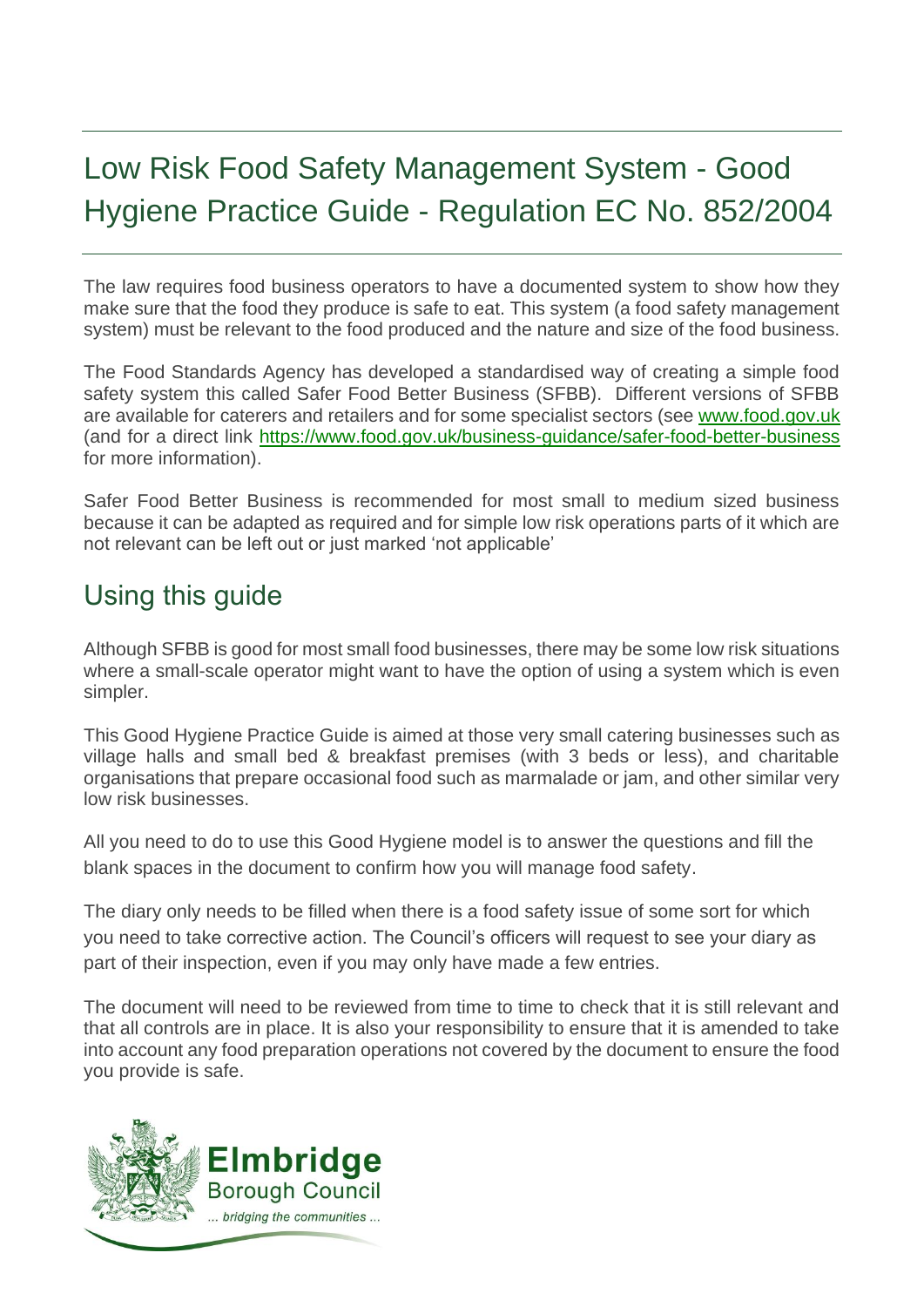If food production increases or becomes more complicated, the use of Safer Food Better Business will probably be more appropriate. If you are not sure what system you should be using or are organising a larger one-off event, please speak to your Environmental Health Officer for further advice.

# Good practice Food Safety Management for small scale low risk situations **Regulation EC No. 852/2004 Food Safety - Good Hygiene Practice Guide for:**

The person responsible for food safety matters is

**(insert name here) ………………………………………………………………**

When they are away

**(insert name here) ……………………………….** carries out the necessary checks.

# **(…………………………………) insert name of food business)**

**When the business operates, the good hygiene practices below should always be followed:**

# **Training:**

All food handlers are trained / have adequate knowledge of safe food handling practices relevant to our business.

**Can you confirm this?**

**Insert Yes or No and any comment here (…………………………………**

**……………………………………………………………………………………)**

A **written record** signed by each food handler to confirm that they have been trained and understood this document is available for inspection.

**Can you confirm this has been done?**

**Insert Yes or No and any comment here (…………………………………**

**……………………………………………………………………………………)**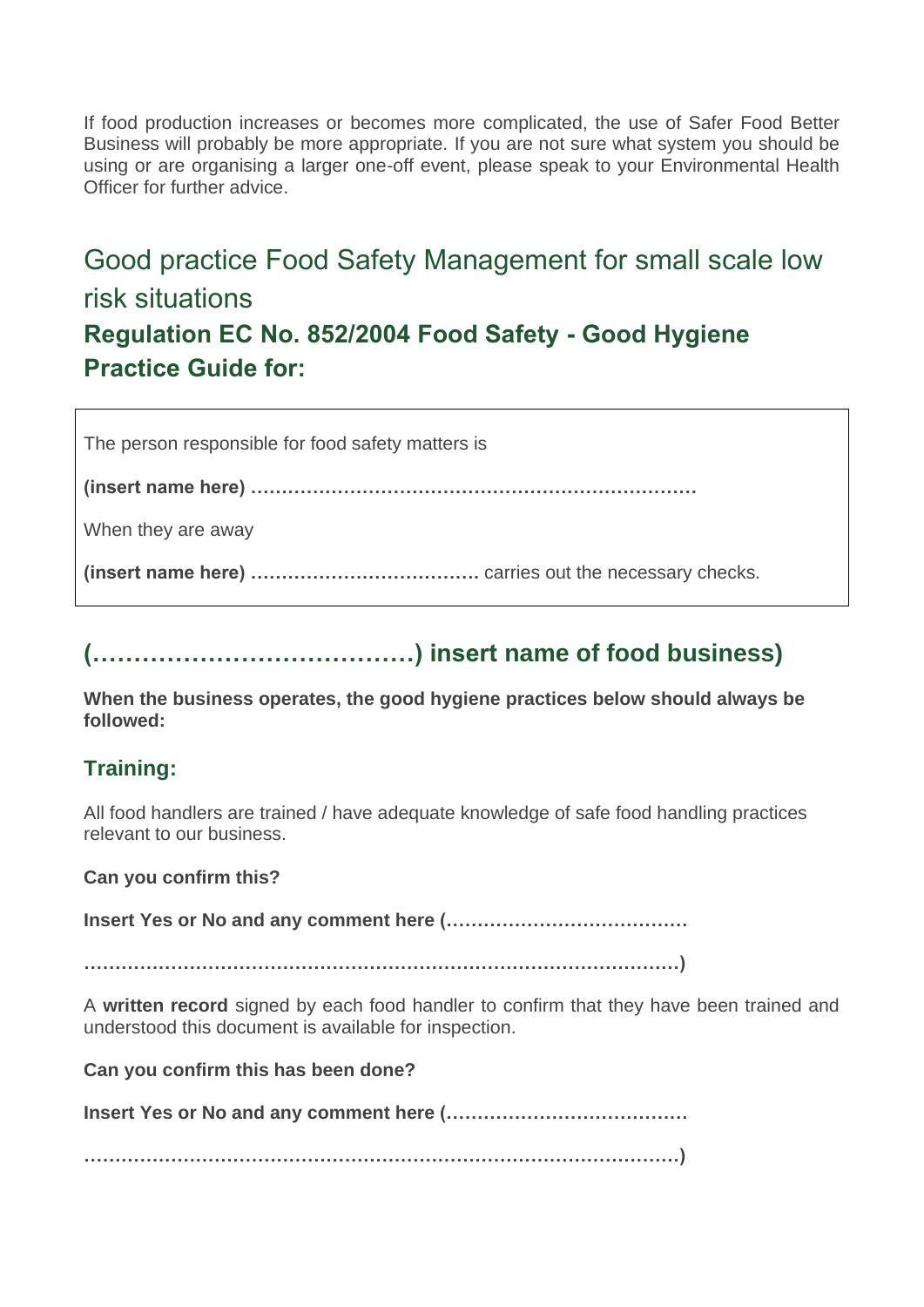(Training can be delivered in house and/or by an external provider to a recognised level). Our food handlers are supervised and will undergo **refresher training** when their knowledge requires updating.

#### **Cold Storage:**

#### **Fridge / Freezer temperatures are regularly checked.**

Chilled and frozen food purchases for the business are transported and placed in either the fridge or freezer **within 1 hour of purchase**.

The temperature of my **refrigerator** is checked every day, when it contains food, to ensure it stores food at this right temperature (**1-5 <sup>o</sup>C** and never above **8 <sup>o</sup>C)**. If the fridge is not storing food at the correct temperature, corrective action is taken and any high-risk food, which has been stored above  $8^{\circ}$ C for more than 4 hours, will be thrown away.

The temperature of the **freezer** is checked regularly to ensure it is storing food at **-18<sup>o</sup>C or colder**.

State how often you check this here **(……………………)**.

The manufacturers' storage instructions are followed carefully if it is discovered that food has defrosted. In cases of doubt the Environmental Health & Licensing team will be contacted for advice on what should be done with the food. Following a malfunction, steps will be taken to ensure the freezer is repaired or replaced.

**Can you confirm temperature control measures as applicable to my business to ensure food safety will be applied as described above?**

**Insert Yes or No and any comment here (…………………………………**

**……………………………………………………………………………………)**

## **Cooking:**

**Ensuring food is thoroughly cooked and checked before serving.**

Food other than that for personal consumption, which is cooked on the premises, is checked visually to ensure it is thoroughly cooked and/ or temperature probed to ensure a core temperature of **75<sup>o</sup>C for at least 30 seconds** is met. If food is identified as not being cooked thoroughly, it is returned for further cooking until it reaches a safe temperature. If there is found to be a fault with the cooking process, all necessary practices will be changed to ensure thorough cooking.

**Can you confirm cooking temperature control measures as applicable to my business to ensure food safety will be applied as described above?**

**Insert Yes or No and any comment here (…………………………………**

**……………………………………………………………………………………)**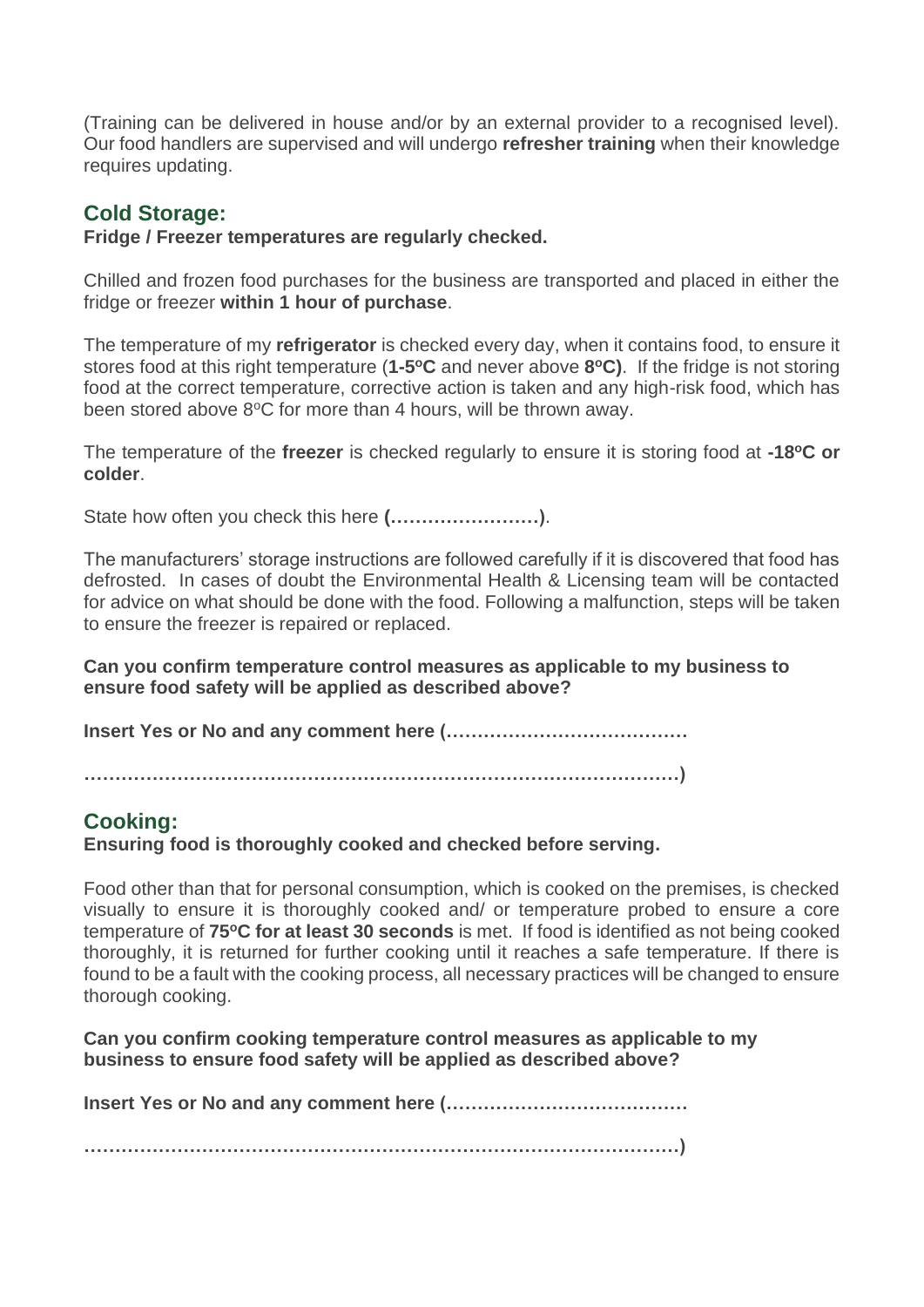## **Personal Hygiene:**

#### **Cleanliness & other risks of contamination.**

All food handlers **wash their hands** to make sure they are clean before handling any food. They also wear a clean apron/over clothing when handling food and do not wear jewellery or watches which are likely to contaminate food. Staff with long hair ensure it is tied back.

**Can you confirm this is applied in my business?**

**Insert Yes or No and any comment here (…………………………………**

**……………………………………………………………………………………)**

## **Staff Fitness to Work:**

**Illness and risk of illness**

All food handlers suffering from **sickness, diarrhoea, coughs, colds, sneezing, septic wounds and cuts or** any food poisoning symptoms must not handle food until they have been **symptom free for at least 48 hours** (or longer dependent on what the infection was).

All food handlers must cover all cuts with a waterproof dressing.

In businesses with more than one member of staff, food handlers are told to **notify their manager** if they are suffering from **sickness, diarrhoea, coughs, colds, sneeze, septic wounds and cuts**. They also notify the person currently in charge about any sickness they have suffered whilst on holiday or when any close family members or contacts have suffered any food poisoning symptoms.

**Can you confirm that the above measures will be applied to my business to ensure food safety will be applied as described above?**

**Insert Yes or No and any comment here (…………………………………**

**……………………………………………………………………………………)**

**In addition, the latest specific advice relating to Coronavirus / COVID 19 illness and precautions must always be followed.**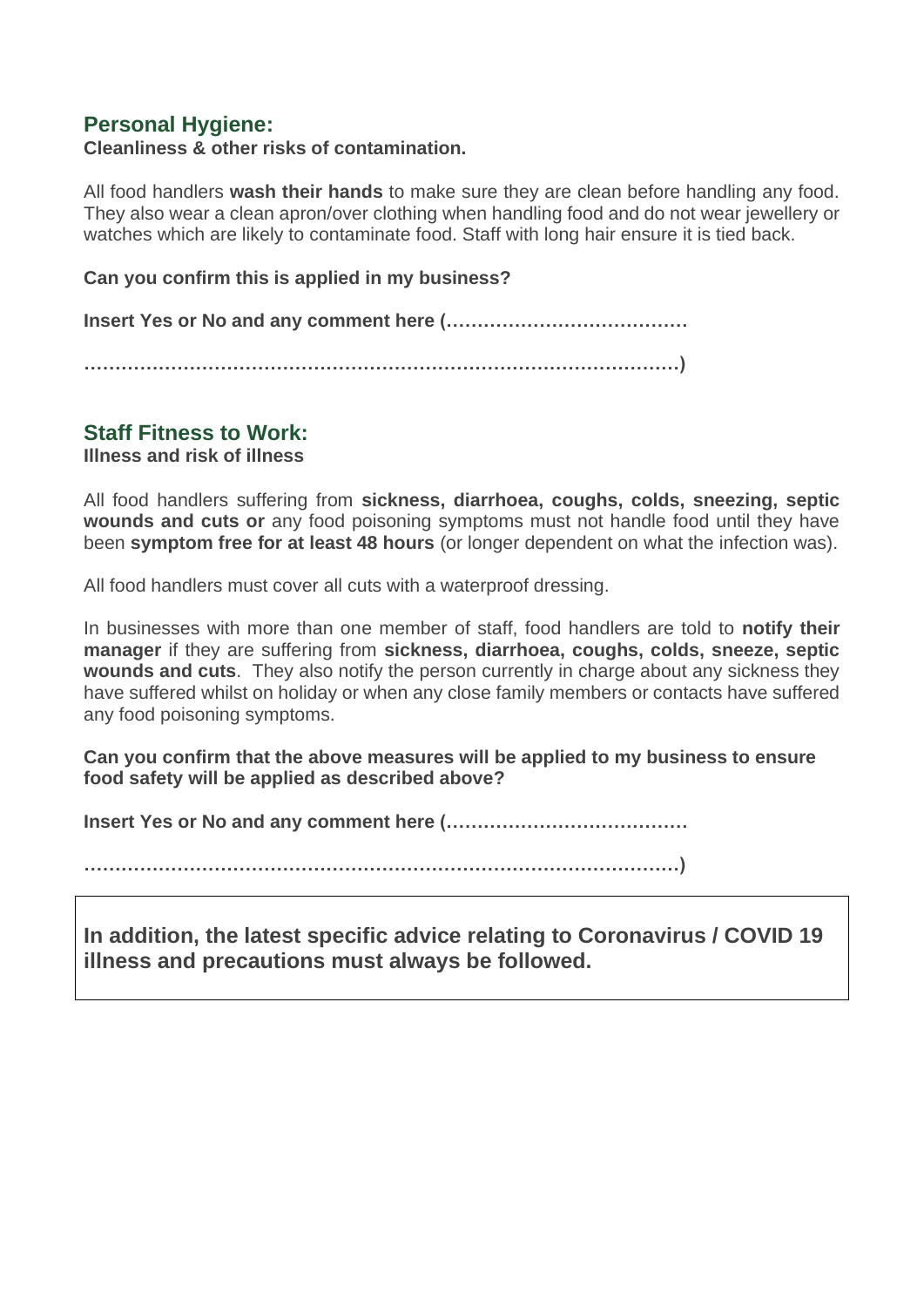## **Cleaning: Clean and Disinfected.**

All food contact surfaces and hand contact surfaces are cleaned and disinfected before use each day. The food safe disinfectant we use is:

( …………………….…………………….) **insert name of disinfectant or sanitiser.**

We always follow the manufacturer's instructions for contact times and dilution rates. Any spillages of food which may cause cross contamination are cleaned up immediately with the use of the food safe disinfectant. All staff are aware of cleaning they must do to prevent cross contamination.

**Can you confirm this is done?**

**Insert Yes or No and any comment here (…………………………………**

**……………………………………………………………………………………)**

## **Safe Food Storage:**

**To prevent cross contamination, labelling and dates.**

All food is stored to prevent a risk of cross contamination, i.e. raw meat is stored on a lower shelf to cooked and ready to eat foods and all open food is kept covered.

**Use-by dates** on food are checked daily when the business is operating, and the oldest food is always used first.

Food used by the food business should be kept separate from any other on the premises and if necessary labelled and secured so it cannot be tampered with.

#### **Pests.** Staff carry out **regular routine checks every**

**(……………………………………. insert how many times per week)** to make sure there are no **pests** in food rooms and food is not contaminated.

If pests are found, we will take immediate action to make sure stored food is not contaminated and get further advice from a pest control professional if required and will contact the Environmental Health & Licensing team for advice if in doubt.

#### **Can you confirm this is done?**

**Insert Yes or No and any comment here (…………………………………**

**……………………………………………………………………………………)**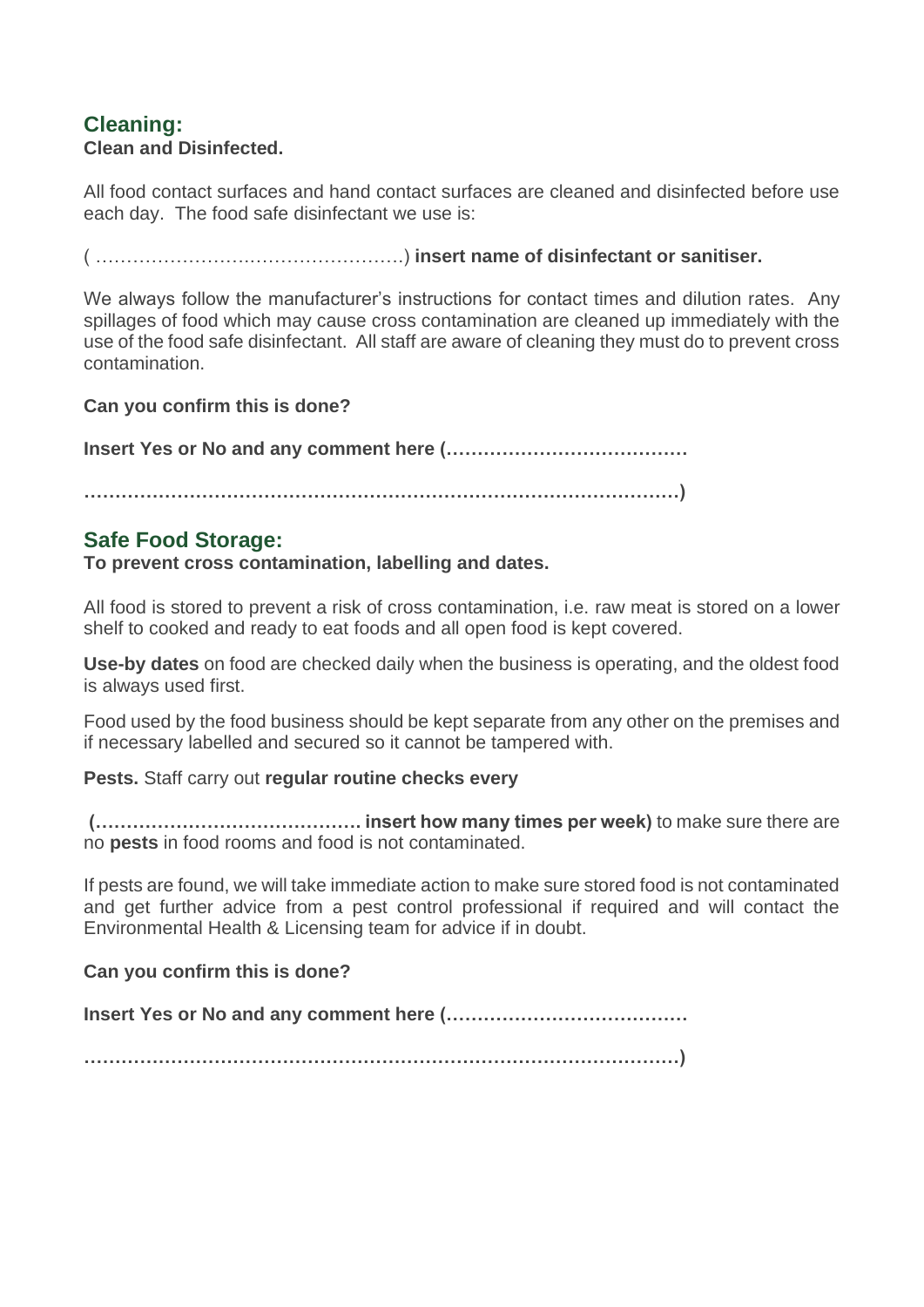## **Allergies:**

When we are notified by a client that they have a specific **food allergy**, we will make all reasonable checks that the food they are given does not contain the food they are allergic to (known as an allergen), this includes checking all **ingredients** in a dish.

Where we cannot be certain that the allergen is not in a food item we will make it clear to the client that this is the case. When we produce menus, labels or other product information, we will make it as clear as possible what food is included in a dish, e.g. when nuts are present in a dish such as trifle we will call it Strawberry and Almond Trifle etc.

When we are asked to prepare food free of a particular allergen we make sure that all work surfaces and equipment have been thoroughly cleaned before starting work to prevent cross contamination. However, we will not be able to guarantee to the client the dish will be entirely free of allergens due to the risk of allergens with in the premises.

We keep a list of the ingredients used in all ready meals we use.

#### **Can you confirm this is been done?**

**Insert Yes or No and any comment here (…………………………………**

**……………………………………………………………………………………)**

Where we have children as regular clients we keep a list of any known allergies and all staff are made aware of the list and any updates to it.

#### **Can you confirm this has been done?**

**Insert Yes or No and any comment here (…………………………………**

**……………………………………………………………………………………)**

Staff are made aware of the advice given in the Food Standards Agency food allergy guidance available on their website.

**When any problems or concerns are discovered regarding the food safety in this document, a note of the corrective steps taken is recorded in our diary below.**

Signed…………………………………… (Food Business Operator)

Date……………………